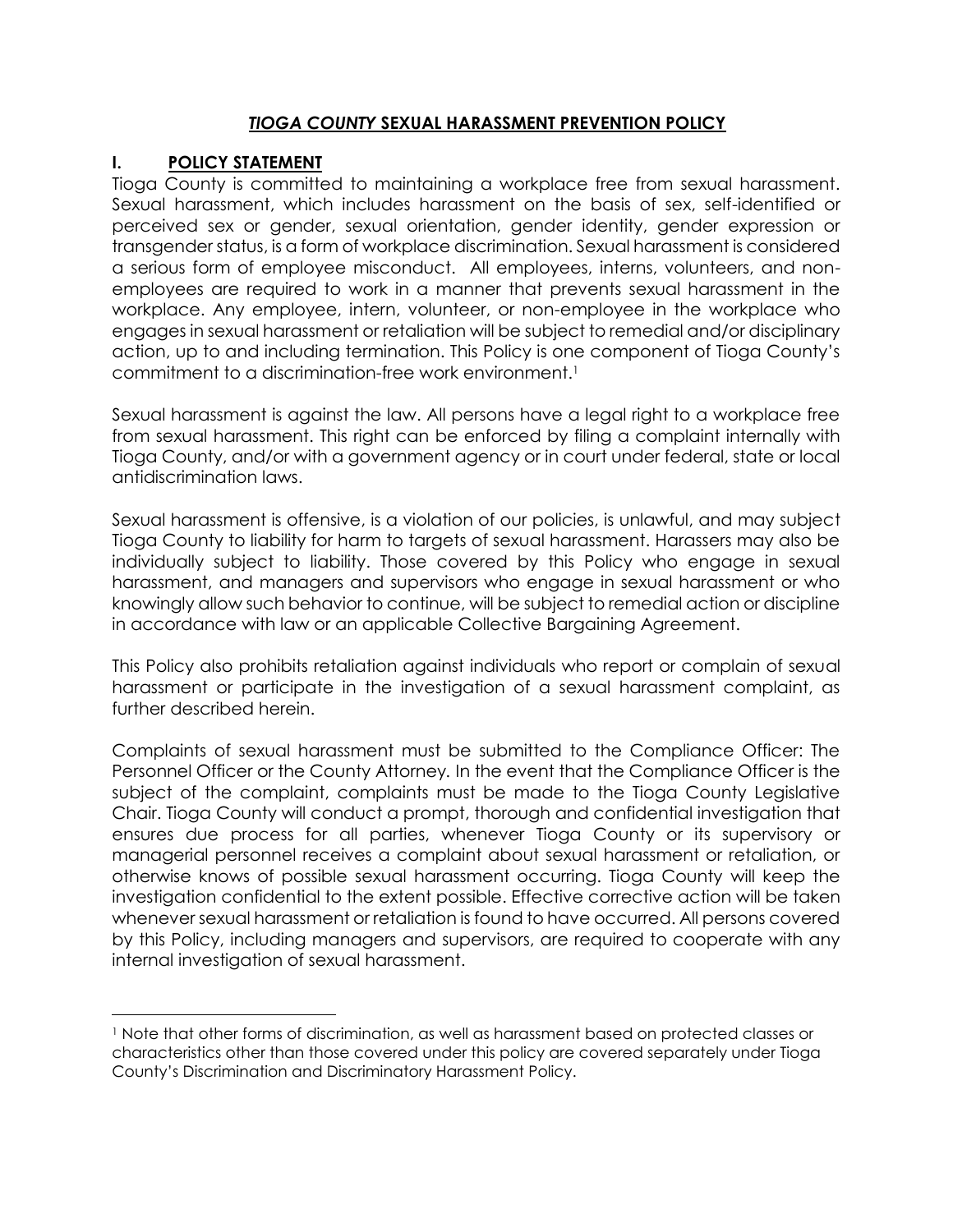All employees, interns, volunteers, and non-employees are to report any harassment or behaviors that violate this Policy. Tioga County will provide a complaint form for the reporting of harassment and to file complaints. Managers and supervisors are **required** to report **any** complaint that they receive, or any harassment that they observe or become aware of in the workplace. Such reporting must be in written form to the Compliance Officer. Confronting the harasser is not required but is encouraged if the complainant feels it is possible and safe to do so. Anyone covered by this Policy has the right to file a good faith complaint without first communicating with the offender.

# **II. SCOPE**

- **A. Who is covered by this Policy?** This Policy applies to all employees, applicants for employment, interns, whether paid or unpaid, volunteers, non-employees and persons conducting business with Tioga County<sup>2</sup> .
- **B. Who can be a target of sexual harassment?** Sexual harassment can occur between any individuals, regardless of their sex or gender. New York Law protects employees, paid or unpaid interns, and non-employees who provide services in the workplace. This Policy also protects volunteers of Tioga County.
- **C. Who can be a sexual harasser:** A harasser can be a superior, a subordinate, a coworker or anyone in the workplace including an independent contractor, contract worker, vendor, client, customer or visitor, or anyone with whom the person interacts while conducting their job duties.
- **D. Where can sexual harassment occur?** Unlawful sexual harassment is not limited to the physical workplace itself. It can occur while employees, interns and/or volunteers are traveling for business or at employer sponsored events or parties. Calls, texts, emails, and social media usage can constitute or contribute to unlawful workplace harassment, even if occurring away from the workplace premises or not during work hours.

## **III. DEFINITIONS OF PROHIBITED CONDUCT**

## **A. What is sexual harassment?**

l

Sexual harassment is a form of sex discrimination and is unlawful under federal, state, and (where applicable) local law. Sexual harassment includes harassment on the basis of sex, self-identified or perceived sex or gender, sexual orientation, gender identity, gender expression or transgender status.

Sexual harassment includes unwelcome conduct which is either of a sexual nature, or which is directed at an individual because of that individual's sex when:

o Such conduct has the purpose or effect of unreasonably interfering with an individual's work performance or creating an intimidating, hostile or offensive work

<sup>2</sup> Non-employees, as defined by law, includes contractors, vendors and consultants or those who are employees of the contractor, vendor or consultant.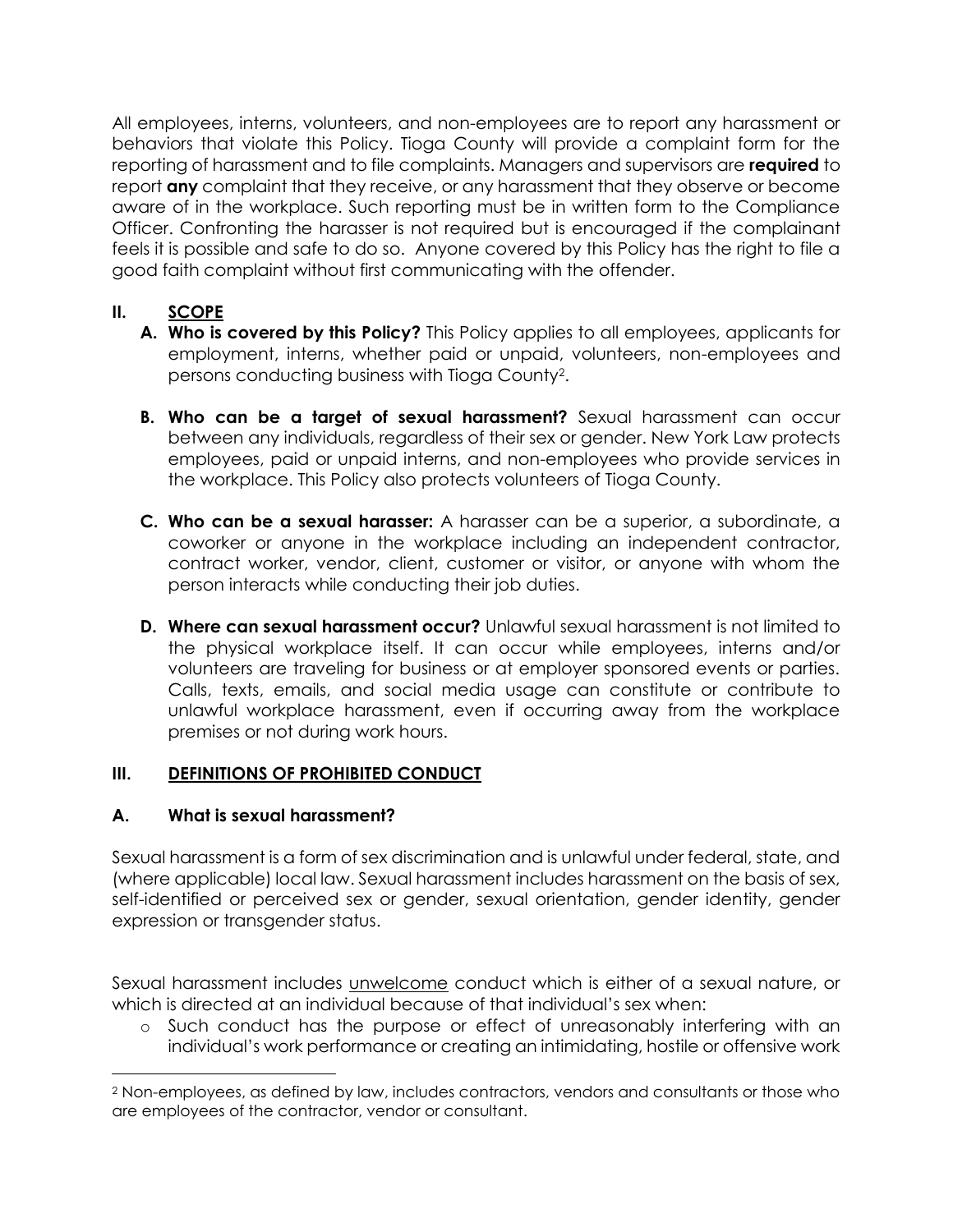environment, even if the complaining individual is not the intended target of the sexual harassment;

- o Such conduct is made either explicitly or implicitly a term or condition of employment; *or*
- o Submission to or rejection of such conduct is used as the basis for employment decisions affecting an individual's employment.

A sexually harassing hostile work environment consists of words, signs, jokes, pranks, intimidation or physical violence which are of a sexual nature, or which are directed at an individual because of that individual's sex, self-identified or perceived sex or gender, sexual orientation, gender identity, gender expression or transgender status. Sexual harassment also consists of any unwanted verbal or physical advances, sexually explicit derogatory statements or sexually discriminatory remarks made by someone which are offensive or objectionable to the recipient, which cause the recipient discomfort or humiliation, and/or which interfere with the recipient's job performance.

Sexual harassment also occurs when a person in authority tries to offer job benefits for sexual favors. This can include hiring, promotion, continued employment or any other terms, conditions or privileges of employment. This is also called "quid pro quo" harassment.

Anyone subject to and/or covered by this Policy who feels harassed should complain so that any violation of this policy can be corrected promptly. Any harassing conduct, even a single incident, can be addressed under this policy.

## **B. Examples of sexual harassment**

Sexual harassment under the law and prohibited by this Policy may include, but is not limited to, the following prohibited conduct:

- Physical assaults of a sexual nature, such as:
	- o Touching, pinching, patting, grabbing, brushing against another person's body or poking another person's body; rape, sexual battery, molestation or attempts to commit these assaults (which should be reported to local authorities as promptly as is possible).
- Unwanted sexual advances or propositions, such as:
	- o Requests for sexual favors accompanied by implied or overt threats concerning the target's job performance evaluation, a promotion or other employment benefits or detriments; subtle or obvious pressure for unwelcome sexual activities.
- Sexually oriented gestures, noises, remarks, jokes or comments about a person's sexuality or sexual experience, which create a hostile work environment.
- Sex stereotyping, which occurs when conduct or personality traits are considered inappropriate or treated negatively simply because they may not conform to other people's ideas or perceptions about how individuals of a particular sex should look or act.
- Sexual or discriminatory displays or publications anywhere in the workplace, such as: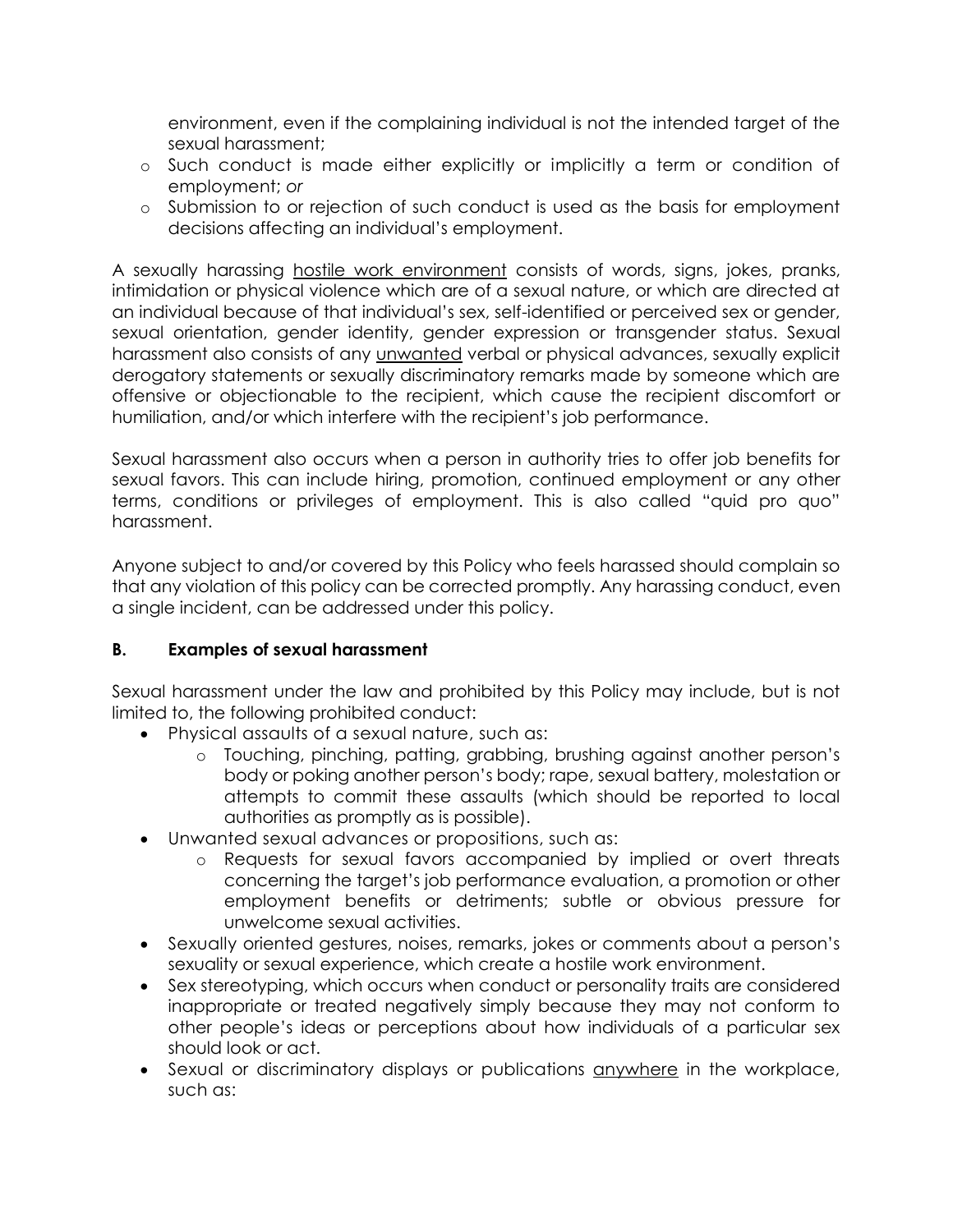- o Displaying pictures, posters, calendars, graffiti, objects, promotional material, reading materials or other materials that are sexually demeaning or pornographic. This includes such sexual displays on workplace computers or cell phones and sharing such displays while in the workplace or in a work-related gathering or setting.
- Hostile actions taken against an individual because of that individual's sex, selfidentified or perceived sex or gender, sexual orientation, gender identity, gender expression or transgender status, such as:
	- o Interfering with, destroying or damaging a person's workstation, tools or equipment, or otherwise interfering with the individual's ability to perform the job;
	- o Sabotaging an individual's work;
	- o Bullying, yelling, name-calling.

## **C. Retaliation**

In addition to sexual harassment, retaliation for opposing or complaining of sexual harassment or participating in investigations of sexual harassment is prohibited by law and prohibited under this Policy. No person covered by this Policy shall be subjected to such unlawful retaliation. Unlawful retaliation can be any adverse employment action, including being discharged, disciplined, discriminated against, or any action that would keep or discourage anyone covered by this Policy from coming forward to make or support a sexual harassment claim. Adverse action need not be job-related or occur in the workplace to constitute unlawful retaliation.

The New York State Human Rights Law and this Policy protect any individual who has engaged in "protected activity." Protected activity occurs when a person has:

- made a complaint of sexual harassment, either internally or with any antidiscrimination agency;
- testified or assisted in a proceeding involving sexual harassment under this Policy, the State Human Rights Law or other anti-discrimination law;
- opposed sexual harassment by making a verbal or informal complaint to Tioga County (including a supervisor or manager) or by simply informing a supervisor or manager of harassment;
- reported that another employee, intern, volunteer or non-employee covered by this Policy has been sexually harassed; or
- encouraged a fellow employee, intern, volunteer and/or non-employee covered by this Policy to report harassment.

Employees, interns, volunteers, and non-employees who believe they have been subjected to retaliation should report this conduct in accordance with the same reporting procedures as are outlined below. These complaints of retaliation will be investigated in accordance with the same procedures utilized to investigate a complaint of sexual harassment. Individuals also may file complaints of retaliation with the federal or state enforcement agencies (EEOC or New York State Division of Human Rights.) Any individual found to have engaged in retaliation as defined in this Policy may be subject to disciplinary action up to and including termination, and/or other corrective or remedial action as necessary.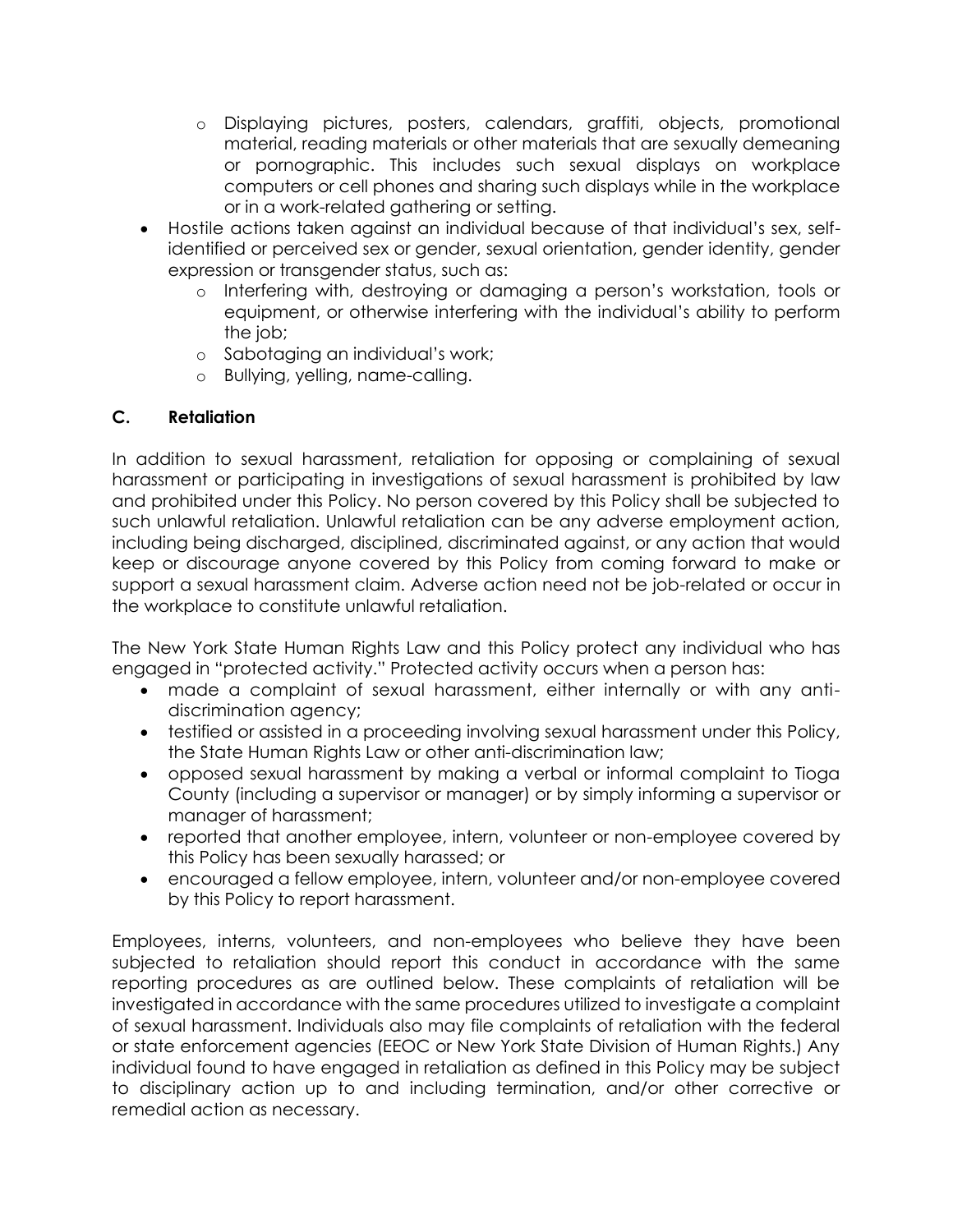# **IV. REPORTING PROCEDURES AND RESPONSIBILITIES**

## **A Reporting Procedures**

**Preventing sexual harassment is everyone's responsibility.** Tioga County cannot prevent or remedy sexual harassment unless it knows about it. Any employee, intern, volunteer or non-employee who has been subjected to behavior that may constitute sexual harassment is strongly encouraged to report such behavior to the Compliance Officer set forth below. Anyone who witnesses or becomes aware of potential or perceived instances of sexual harassment should also report such behavior to the Compliance Officer.

- o Compliance Officer: The Personnel Officer or the County Attorney
- o In the event that the Compliance Officer is the subject of the complaint, complaints are to be made to the Tioga County Legislative Chair

Although encouraged, note that neither this Policy nor state or federal law requires that an individual tell an alleged harasser to stop his/her actions. Failure to do so does not preclude the individual from filing a complaint of sexual harassment. Individuals should feel free to keep written records of any actions which may constitute sexual harassment, including time, date, location, names of others involved, witnesses (if any), and who said or did what to whom.

Reports of sexual harassment may be made verbally or in writing. If made verbally, the Complaint must be reduced to writing by the individual who it was reported to. The written report must be given to the Compliance Officer. A form for submission of a written complaint can be found on the County's Intranet under "Employee Handbook – EH Forms", and all employees, interns, volunteers, and non-employees conducting business in the workplace are encouraged to use this complaint form. Individuals who are reporting sexual harassment on behalf of other employees, interns, volunteers or nonemployees should use the complaint form and note that it is on another person's behalf.

Employees, interns, volunteers or non-employees who believe they have been a target of sexual harassment may also seek assistance in other available forums, as explained below in the section on Legal Protections.

## **B. Supervisory Responsibilities**

All managerial and supervisory personnel of Tioga County shall be responsible for enforcing this Policy and shall have particular responsibility for ensuring that the work environment under their supervision is free from sexual harassment and retaliation. In addition to being subject to discipline or other remedial action if they engaged in sexually harassing conduct themselves, **all supervisors and managers who receive a complaint or information about suspected sexual harassment, observe what may be sexually harassing behavior or for any reason suspect that sexual harassment is occurring, are required to report same in writing, to the Compliance Officer.** Supervisors and managers will be subject to discipline (or other remedial and appropriate action) for failing to report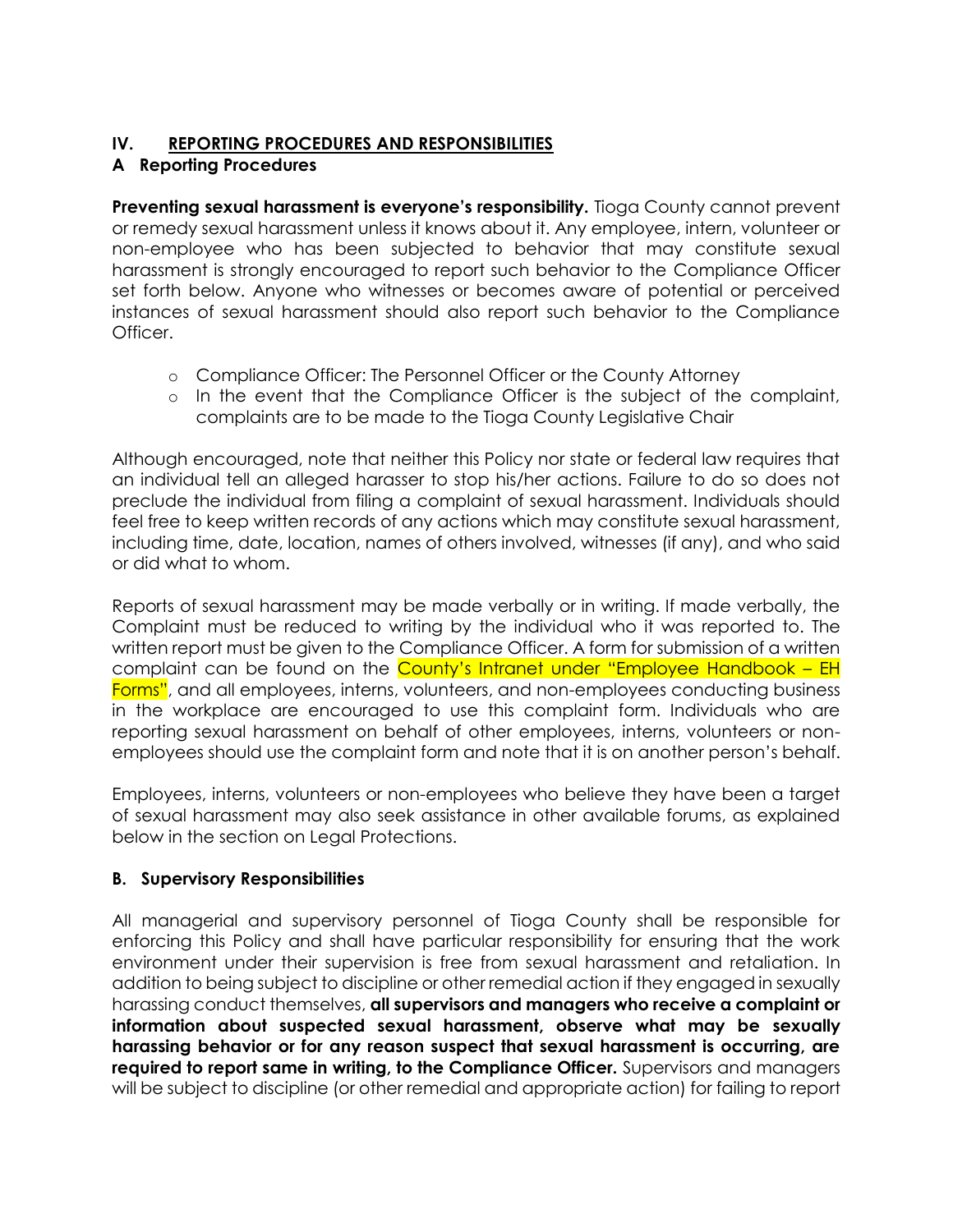suspected sexual harassment or otherwise knowingly allowing sexual harassment to continue.

Supervisors and managers will also be subject to discipline or other appropriate remedial action for engaging in retaliation.

## **C. Tioga County's Responsibilities**

Tioga County will be responsible for ensuring that this Policy is provided to employees, interns, and volunteers, and that training on this Sexual Harassment Prevention Policy is conducted annually.

## **V. INVESTIGATION AND RESPONSE PROCEDURES**

All complaints or information about suspected sexual harassment will be investigated, whether that information was reported in verbal or written form. Investigations will be conducted in a timely manner and will be confidential to the extent possible.

An investigation of any complaint, information or knowledge of suspected sexual harassment will be prompt and thorough, commencing immediately and completed as soon as possible. The investigation will be confidential to the extent possible. All persons involved, including complainants, witnesses and alleged harassers will be accorded appropriate due process to protect their rights to a fair and impartial investigation.

Any employee, volunteer, intern or non-employee may be required to cooperate as needed in an investigation of suspected sexual harassment. As further set forth herein, Tioga County will not tolerate retaliation against those who file complaints, support another's complaint, or participate in the investigation of a complaint.

All investigations will be conducted by the Compliance Officer or their designee. The nature of an investigation may vary on a case by case basis dependent upon the circumstances and extent of the allegations. Generally, investigations should be conducted by the Compliance Officer or their designee in accordance with the following steps:

- Upon receipt of complaint, the Compliance Officer or their designee will conduct an immediate review of the allegations, and take interim actions, as appropriate. If the complaint is oral, encourage the individual to complete the "Complaint Form" in writing. If he or she refuses, prepare a Complaint Form or other write up of the complaint based on the oral reporting.
- If documents, emails or phone records are relevant to the allegations, take steps to obtain and preserve them.
- Request and review all relevant documents, including all electronic communications.
- Interview all parties involved, including any relevant witnesses;
- Create (at a minimum) written documentation of the investigation (such as a letter, memo or email), which contains the following:
	- o A list of all documents reviewed, along with a detailed summary of relevant documents;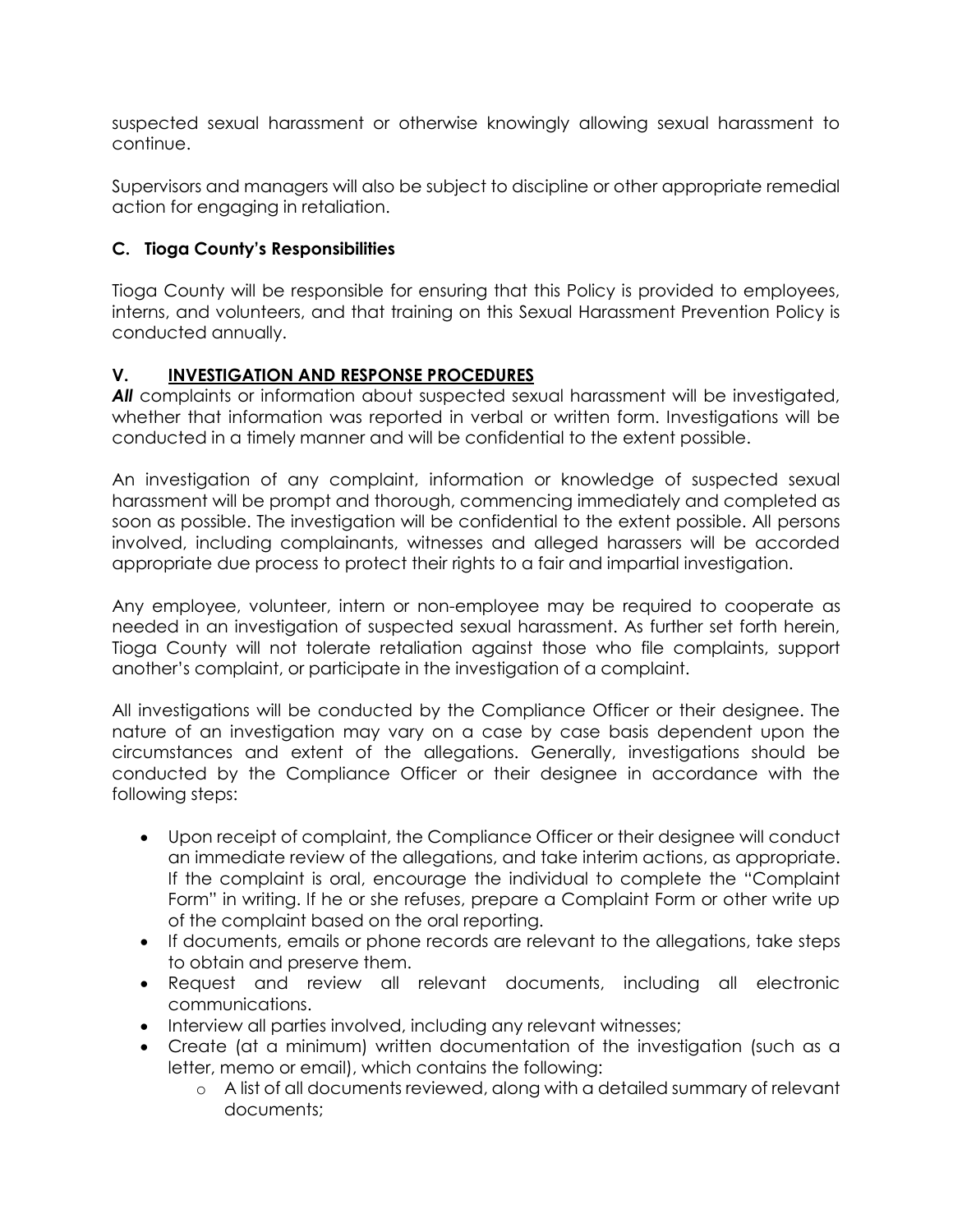- o A list of names of those interviewed, along with a detailed summary of their statements;
- o A timeline of events;
- o A summary of prior relevant incidents, reported or unreported; and
- o Recommendation(s) for the final resolution of the complaint, together with any recommendations for corrective or remedial actions to be taken.
- Keep the written documentation and associated documents in the employer's records.

Once the investigation is completed, the Compliance Officer or their designee will make a Final Determination as to whether the Policy has been violated.

The Compliance Officer or their designee shall promptly notify the complainant of the Final Determination, and also inform the complainant of their right to file a complaint or charge externally as outlined below.<sup>3</sup>

If a complaint of sexual harassment or retaliation is determined to be founded, Tioga County may take disciplinary and/or corrective action. The Compliance Officer will be responsible for overseeing the implementing of any corrective or remedial actions deemed necessary.

## **VI. REIMBURSEMENT**

l

Any employee who has been subject to a judgement of personal liability for intentional wrongdoing in connection with a claim for sexual harassment shall reimburse Tioga County for any monies it paid to a complainant for what was found to be the employee's proportionate share of said judgement. These reimbursements must be made within ninety (90) days from payment by Tioga County to the Complainant. A failure to reimburse will result in the sum being withheld directly from the employee's compensation or through enforcement of a money judgement.

## **VII. FURTHER CONFIDENTIALITY AND DISCLOSURE**

In recognition of the personal nature of discrimination complaints and the emotional impact of alleged discrimination, Tioga County shall keep complaints as confidential as is consistent with a thorough investigation, applicable collective bargaining agreements, and other laws and regulations regarding employees and the workplace setting. For the protection of all individuals who make complaints or are accused of prohibited discrimination, every witness interviewed during an investigation under this Policy will be advised of the confidentiality requirement and instructed not to discuss the complaint, the investigation, or the persons involved. To the extent complaints made under this Policy implicate criminal conduct, Tioga County may be required by law to contact and cooperate with the appropriate law enforcement authorities.

<sup>3</sup> Where a complaint was filed regarding sexual harassment against an individual other than the person making the written complaint, the person against whom the harassment was directed will be treated as the complainant for purposes of this Policy.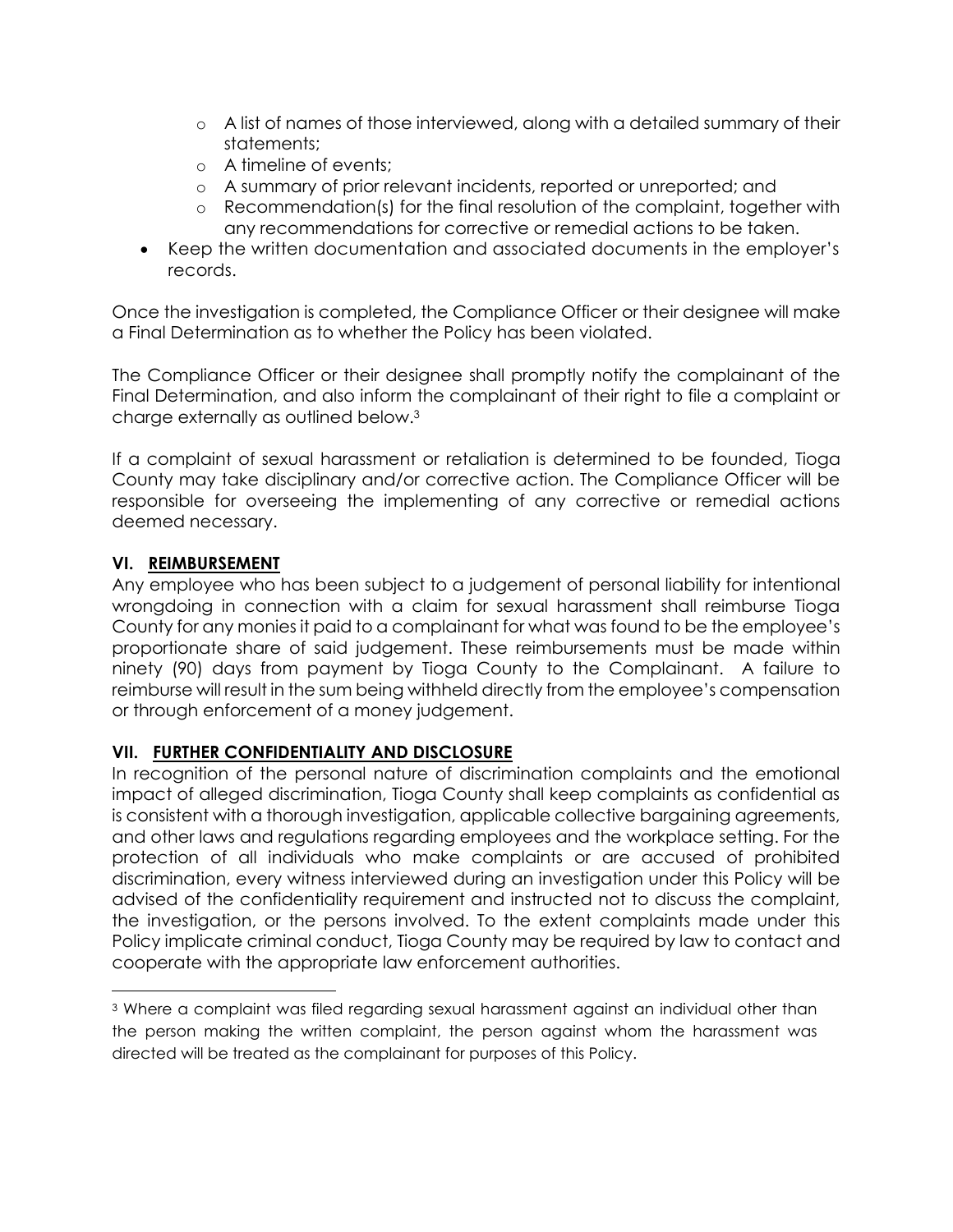The terms of any settlement or other resolution are subject to disclosure UNLESS the Complainant seeks confidentiality. This request for confidentiality may be revoked within a certain time period in accordance with State law.

#### **VIII. FALSE REPORTS**

Reporting of a false complaint is a serious act. In the event it is found that an individual bringing the complaint has knowingly made false allegations, Tioga County may take appropriate remedial action and/or disciplinary action in accordance with the provisions of applicable collective bargaining agreement and/or state law

## **IX. LEGAL PROTECTIONS AND EXTERNAL REMEDIES**

Sexual harassment is not only prohibited by Tioga County but is also prohibited by state, federal, and, where applicable, local law.

Aside from the internal process at Tioga County, individuals may also choose to pursue legal remedies with the following governmental entities **at any time**.

## **A. New York State Division of Human Rights (DHR)**

The Human Rights Law (HRL), codified as N.Y. Executive Law, Art. 15, § 290 et seq., applies to employers in New York State with regard to sexual harassment, and protects employees, interns and non-employees. A complaint alleging violation of the Human Rights Law may be filed either with Division of Human Rights or in New York State Supreme Court. Complaints with DHR may be filed any time **within one year** of the harassment. If an individual did not file at DHR, they can sue directly in state court under the HRL, **within three years** of the alleged discrimination. An individual may not file with DHR if they have already filed a HRL complaint in state court.

Complaining internally to Tioga County does not extend the time for filing a complaint with DHR or in court. The one year or three years is counted from date of the most recent incident of harassment.

An individual does not need an attorney to file a complaint with DHR, and there is no cost to file with DHR.

DHR will investigate the complaint and determine whether there is probable cause to believe that discrimination has occurred. Probable cause cases are forwarded to a public hearing before an administrative law judge. If discrimination is found after a hearing, DHR has the power to award relief, which varies but may include requiring the employer to act to stop the harassment, or redress the damage caused, including paying monetary damages, attorney's fees and civil fines.

Contact DHR at (888) 392-3644 or visit dhr.ny.gov/complaint for more information about filing a complaint. The website has a complaint form that can be downloaded, filled out, notarized and mailed to DHR. The website also contains contact information for DHR's regional offices across New York State.